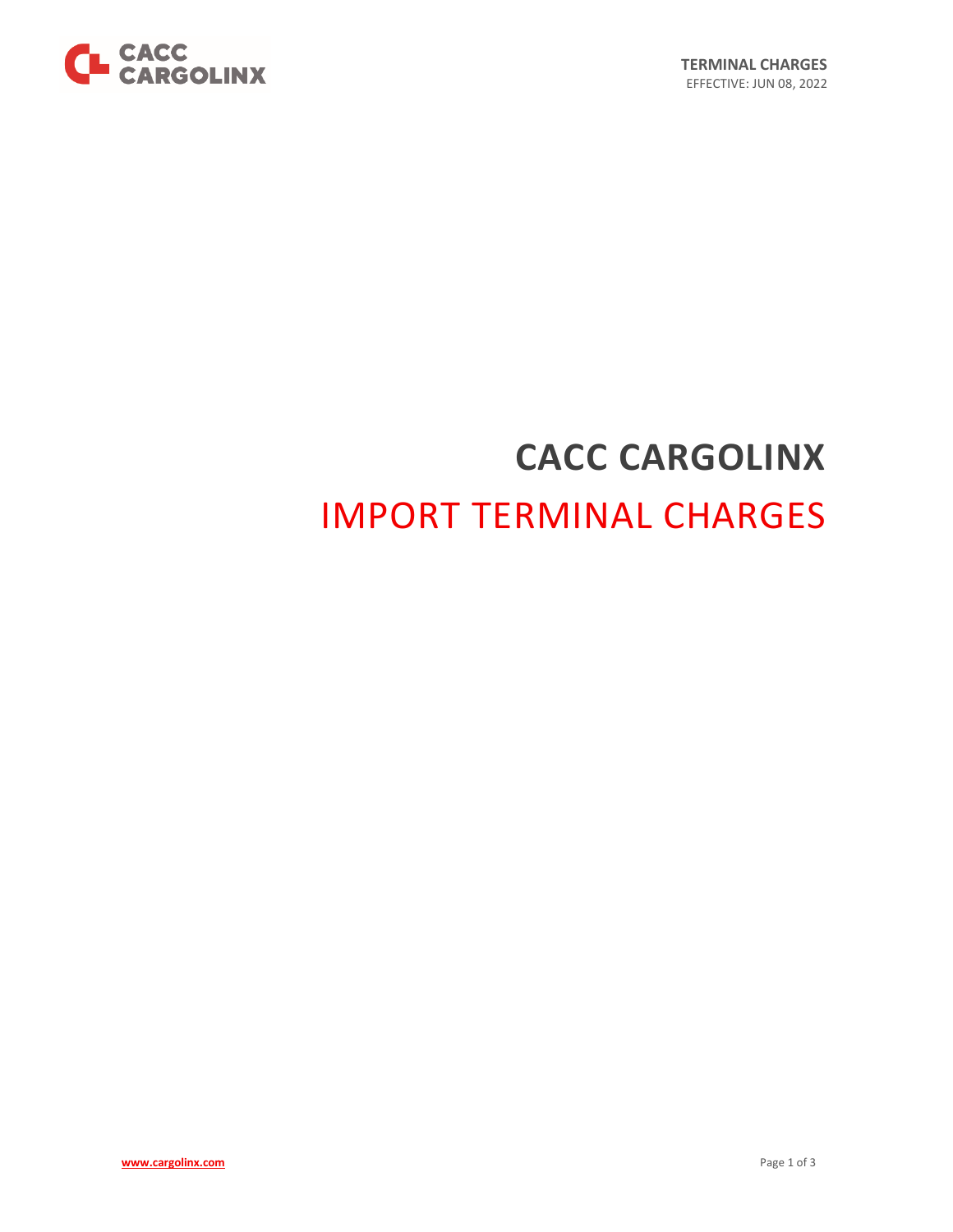

## **SECTION 1 | GENERAL INFORMATION**

## **COMPANY DETAILS**

| Address:                     | Cargo Village Street, Cairo International Airport, Cairo 11861, Egypt |                                                                                                   |  |                                                                                                   |
|------------------------------|-----------------------------------------------------------------------|---------------------------------------------------------------------------------------------------|--|---------------------------------------------------------------------------------------------------|
| Website:                     | www.cargolinx.com                                                     |                                                                                                   |  |                                                                                                   |
| Email:<br>Telephone:<br>Fax: | commercial@cargolinx.com<br>+202 2267 7513<br>+202 2267 0684          |                                                                                                   |  |                                                                                                   |
| <b>Bank Details:</b>         | Account Name:<br>Account Number<br>Bank Name:<br>Swift Code:          | Cairo Airport Cargo Company<br>100023886361 (USD)<br>Commercial International Bank<br>CIBEEGCX029 |  | Cairo Airport Cargo Company<br>1053060398001000010 (EGP)<br>National Bank of Egypt<br>NBEGEGCX105 |
| <b>Working Hours:</b>        | Document Delivery:<br>Goods Delivery:<br>Goods Acceptance:            | 24 hours<br>$09:00 - 15:00$<br>24 hours                                                           |  | 15:00 - 08:00 [After hours]<br>15:00 - 18:00 [After hours]                                        |

### **PRICING OVERVIEW**

- This document supersedes all previously issued pricing guidelines for Cairo Airport Cargo Company / CACC Cargolinx
- All charges contained herein are chargeable in Egyptian Pounds (EGP) unless otherwise stated
- Payments in other currencies would be subject to published exchange rates on the date of the transaction
- Weight-based charges are calculated on a Chargeable Weight basis
- Handling charges shall be calculated per KG for the total weight of each airway bill (AWB) on a cumulative basis
- All prices exclusive of VAT

## **PAYMENT OVERVIEW**

• Payment shall be due upon receipt / delivery of goods

### **DEFINITIONS**

| <b>SERVICE TYPE</b> |                         |                      | <b>DESCRIPTION</b>                                                            |  |
|---------------------|-------------------------|----------------------|-------------------------------------------------------------------------------|--|
| <b>BASIC</b>        | Dry                     |                      | Basic handling and storage of general cargo                                   |  |
| COOL+               | Ambient                 | *                    | Temperature range 15 to 25 degrees Celsius                                    |  |
|                     | Cool                    | **                   | Temperature range 2 to 8 degrees Celsius                                      |  |
|                     | Freezer                 | ***                  | Temperature range 0 to -16 degrees Celsius                                    |  |
|                     | <b>Active Container</b> | æ                    | Active cool containers plugged into power storage with dedicated storage zone |  |
| SECURE+             | Vulnerable              |                      | Access-controlled, segregated storage with dedicated customs committee        |  |
|                     | Valuable                | A                    | Access-controlled strong room with dedicated customs committee                |  |
|                     | Chemical                | (+)                  | Safety equipped segregated storage                                            |  |
| SAFE+               | Dangerous Goods         | $(\bullet)$<br>$(+)$ | Safety equipped segregated storage with certified staff                       |  |
|                     | Radioactive             | Ð                    | Safety equipped external special room with certified staff                    |  |